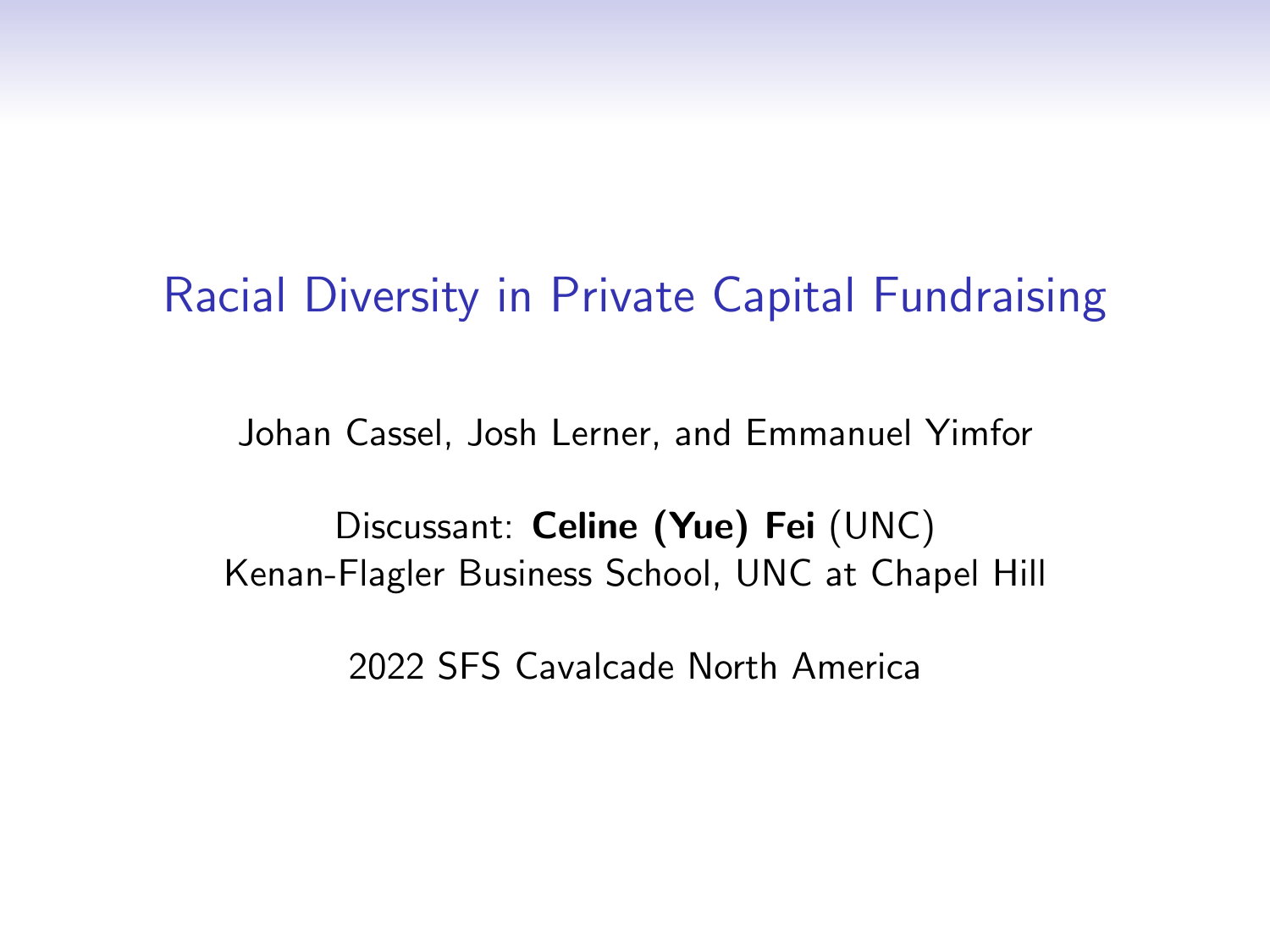<span id="page-1-0"></span>

# Road Map

## [The Paper](#page-1-0)

[My Comments](#page-6-0)

[Final Remarks](#page-11-0)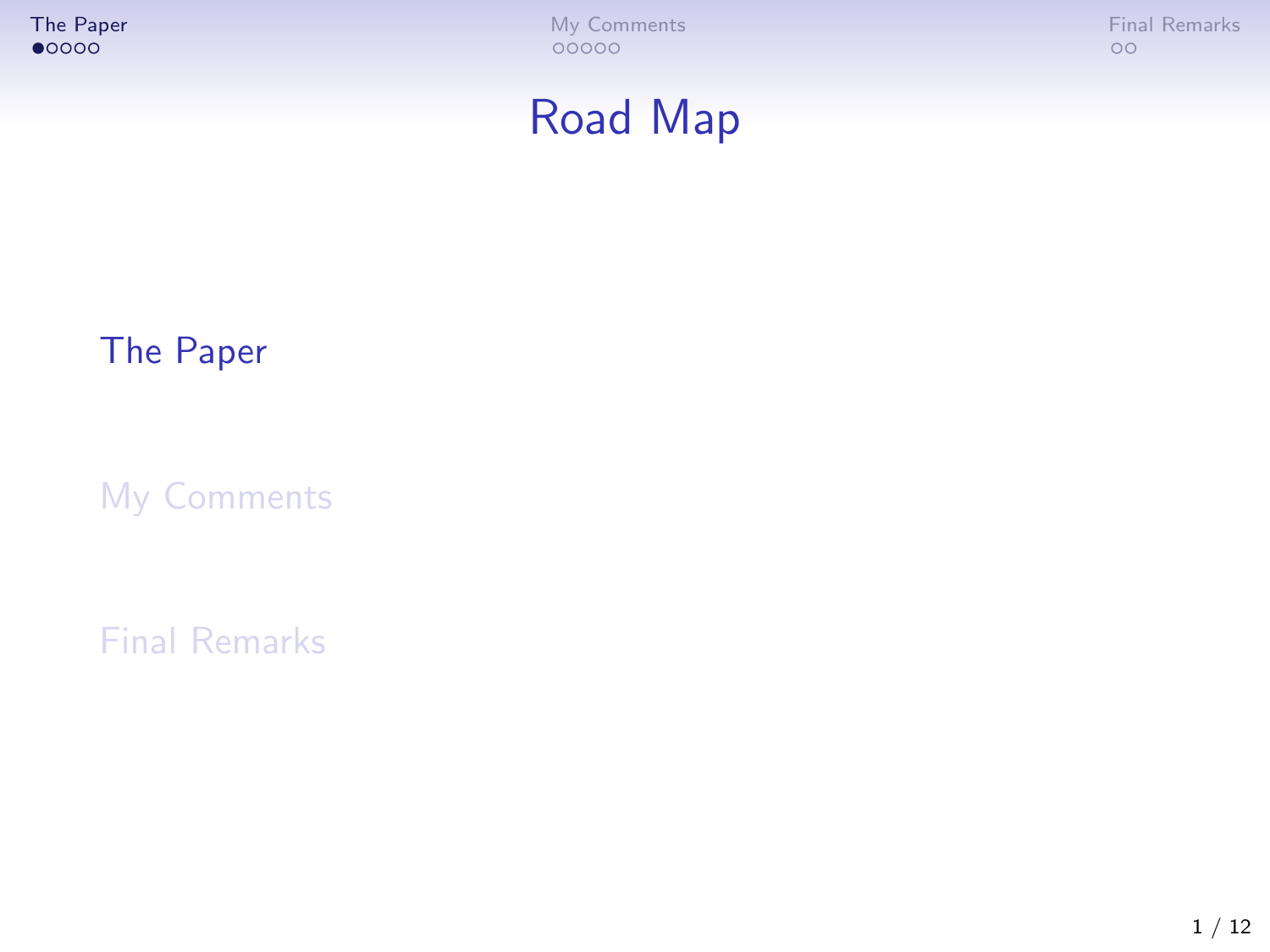### The Paper in a Nutshell

Is it a supply-side or a demand-side story that we observe a lack of minority-owned private equity funds (Gompers and Wang (2017); Lerner et al. (2019))?

- Supply-side ( $\sim$  statistical discrimination)
	- Skills of the fund managers;
	- Quality of the portfolio companies invested by the funds.
- Demand-side ( $\sim$  taste-based discrimination)
	- Investors put less money in minority-owned funds regardless of the skills and quality.

It is very important to distinguish between the supply- and demandside stories for intellectual, policy, and practical purposes (more in the paper).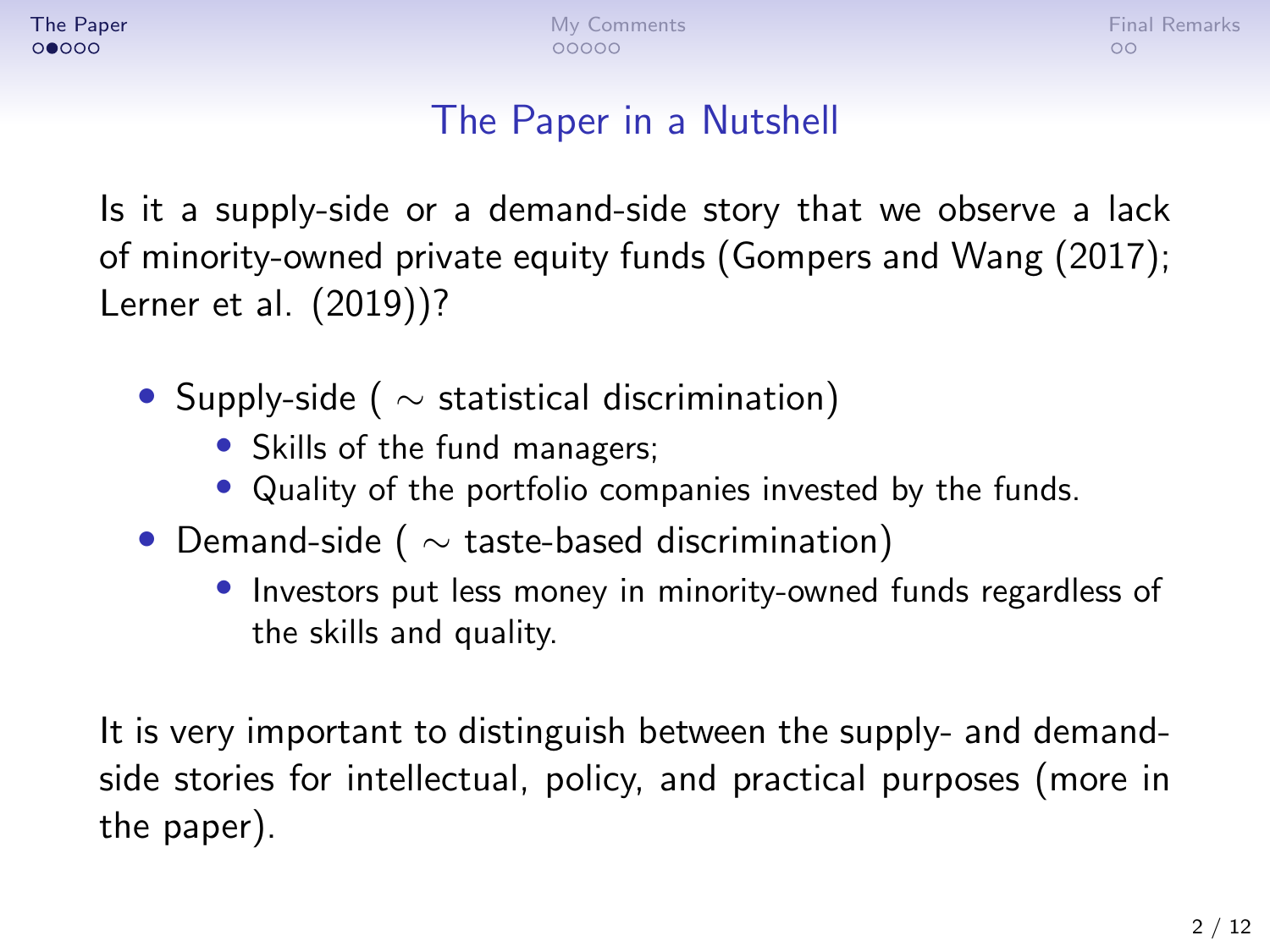## Key Result 1 – Minority Ownership and Raising a Follow-on Fund

Negative sign before Success  $\times$  Minority: given the level of success, minority-owned funds are less likely to raise a follow-on fund.

| Dependent Variable:             |            |            | I(Raised a follow-on fund) | $Ln(New Fund Size + 1)$ |            |            |
|---------------------------------|------------|------------|----------------------------|-------------------------|------------|------------|
|                                 |            |            |                            |                         |            |            |
| Success $\times$ Minority Owned | $-0.052**$ | $-0.052**$ | $-0.048**$                 | $-0.349*$               | $-0.349*$  | $-0.332**$ |
|                                 | (0.022)    | (0.022)    | (0.020)                    | (0.179)                 | (0.181)    | (0.165)    |
| <b>Success</b>                  | $0.056***$ | $0.054***$ | $0.012***$                 | $0.308***$              | $0.305***$ | $0.124***$ |
|                                 | (0.004)    | (0.004)    | (0.004)                    | (0.029)                 | (0.029)    | (0.023)    |
| Minority owned                  | 0.024      | 0.021      | 0.012                      | 0.113                   | 0.117      | 0.114      |
|                                 | (0.024)    | (0.024)    | (0.022)                    | (0.155)                 | (0.156)    | (0.151)    |
| <b>Observations</b>             | 30,451     | 30,451     | 30.451                     | 30.451                  | 30.451     | 30.451     |
| Adjusted $R^2$                  | 0.032      | 0.034      | 0.072                      | 0.049                   | 0.053      | 0.106      |
| Controls?                       |            |            | X                          |                         |            | X          |
| $Ln(Current$ Fund Size)         |            |            | X                          | X                       | X          | X          |
| Year FE?                        | X          | X          | X                          | X                       | X          | X          |
| State FE?                       |            | X          | X                          |                         | X          | X          |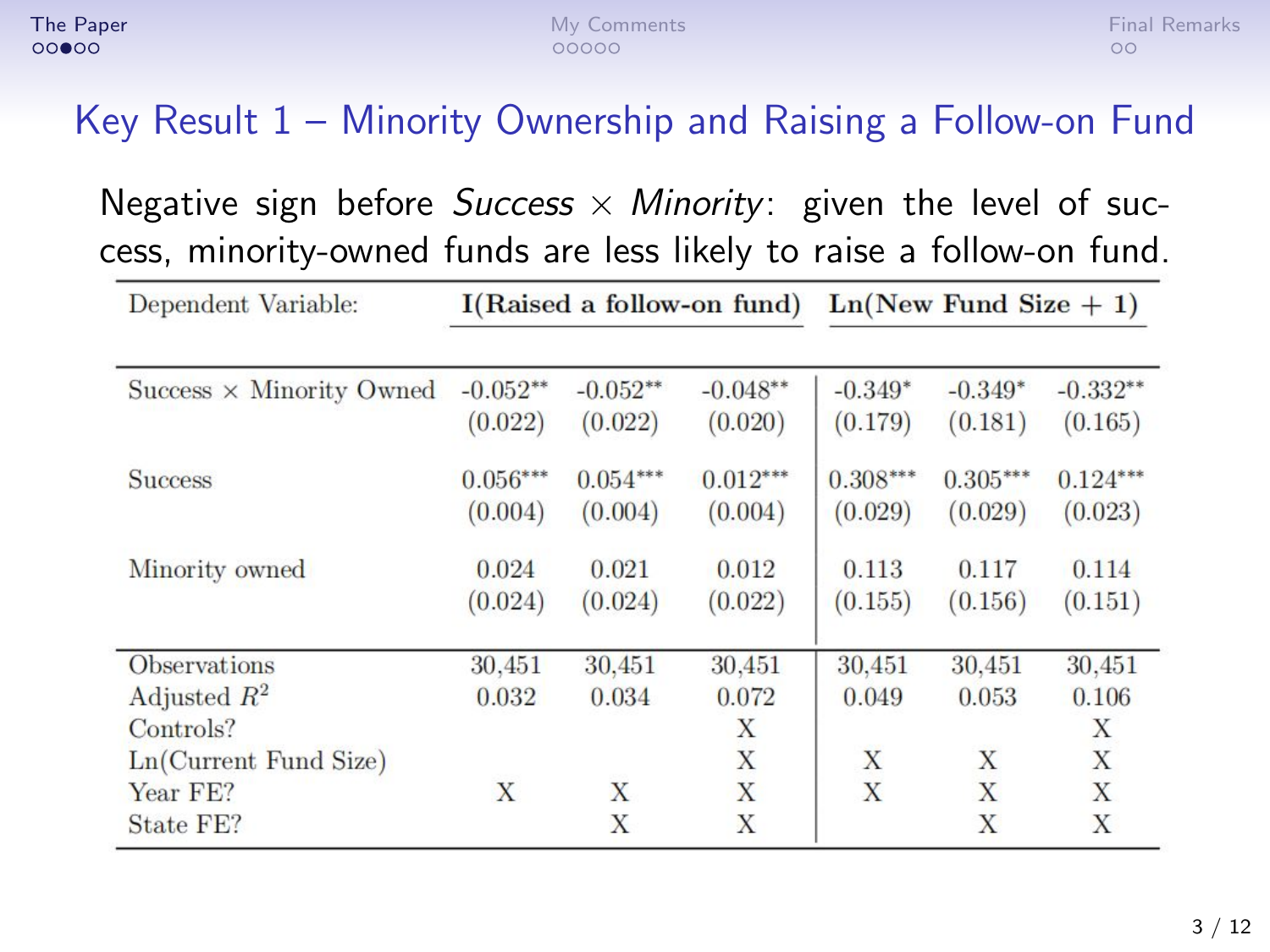# Key Result 2 – Minority Ownership, Performance, Racial Awareness, and Raising a Follow-on Fund

Positive sign before *Success*  $\times$  *Minority*  $\times$  *HRA*: given the sensitivity of fundraising to minority ownership, managers in state of HRA are likely to raise a follow-on fund.

| Dependent Variable:                                                         |                      | I(Raised a follow-on fund) |                                             | $Ln(New Fund Size + 1)$ |                           |                                             |  |
|-----------------------------------------------------------------------------|----------------------|----------------------------|---------------------------------------------|-------------------------|---------------------------|---------------------------------------------|--|
| Success $\times$ Minority Owned $\times$ HRA                                | $0.075*$             | $0.077*$                   | $0.079*$                                    | $0.434**$               | $0.438**$                 | $0.452**$                                   |  |
|                                                                             | (0.039)              | (0.039)                    | (0.043)                                     | (0.198)                 | (0.198)                   | (0.218)                                     |  |
| Success $\times$ Minority Owned                                             | $-0.076***$          | $-0.077***$                | $-0.073***$                                 | $-0.510***$             | $-0.500***$               | $-0.474***$                                 |  |
|                                                                             | (0.023)              | (0.023)                    | (0.020)                                     | (0.185)                 | (0.184)                   | (0.159)                                     |  |
| Minority Owned × HRA                                                        | $-0.032$             | $-0.039$                   | $-0.032$                                    | $-0.209$                | $-0.254$                  | $-0.173$                                    |  |
|                                                                             | (0.045)              | (0.045)                    | (0.045)                                     | (0.228)                 | (0.225)                   | (0.230)                                     |  |
| $Success \times HBA$                                                        | $-0.000$             | 0.000                      | $-0.003$                                    | 0.018                   | 0.022                     | $-0.000$                                    |  |
|                                                                             | (0.006)              | (0.006)                    | (0.006)                                     | (0.045)                 | (0.044)                   | (0.038)                                     |  |
| <b>Success</b>                                                              | $0.056***$           | $0.054***$                 | $0.013***$                                  | $0.405***$              | $0.390***$                | $0.124***$                                  |  |
|                                                                             | (0.005)              | (0.005)                    | (0.004)                                     | (0.035)                 | (0.035)                   | (0.027)                                     |  |
| Minority owned                                                              | 0.042                | 0.042                      | 0.031                                       | $0.342*$                | $0.351*$                  | 0.215                                       |  |
|                                                                             | (0.028)              | (0.028)                    | (0.024)                                     | (0.195)                 | (0.193)                   | (0.166)                                     |  |
| <b>HRA</b>                                                                  | 0.006                | 0.001                      | 0.001                                       | $0.090***$              | 0.013                     | 0.011                                       |  |
|                                                                             | (0.005)              | (0.005)                    | (0.005)                                     | (0.029)                 | (0.026)                   | (0.026)                                     |  |
| <b>Observations</b><br>Adjusted $R^2$<br>Controls?<br>Year FE?<br>State FE? | 30,451<br>0.032<br>X | 30,451<br>0.034<br>X<br>X  | 30.451<br>0.072<br>X<br>$\overline{X}$<br>X | 30,451<br>0.049<br>X    | 30,451<br>0.053<br>X<br>X | 30,451<br>0.106<br>X<br>X<br>$\overline{X}$ |  |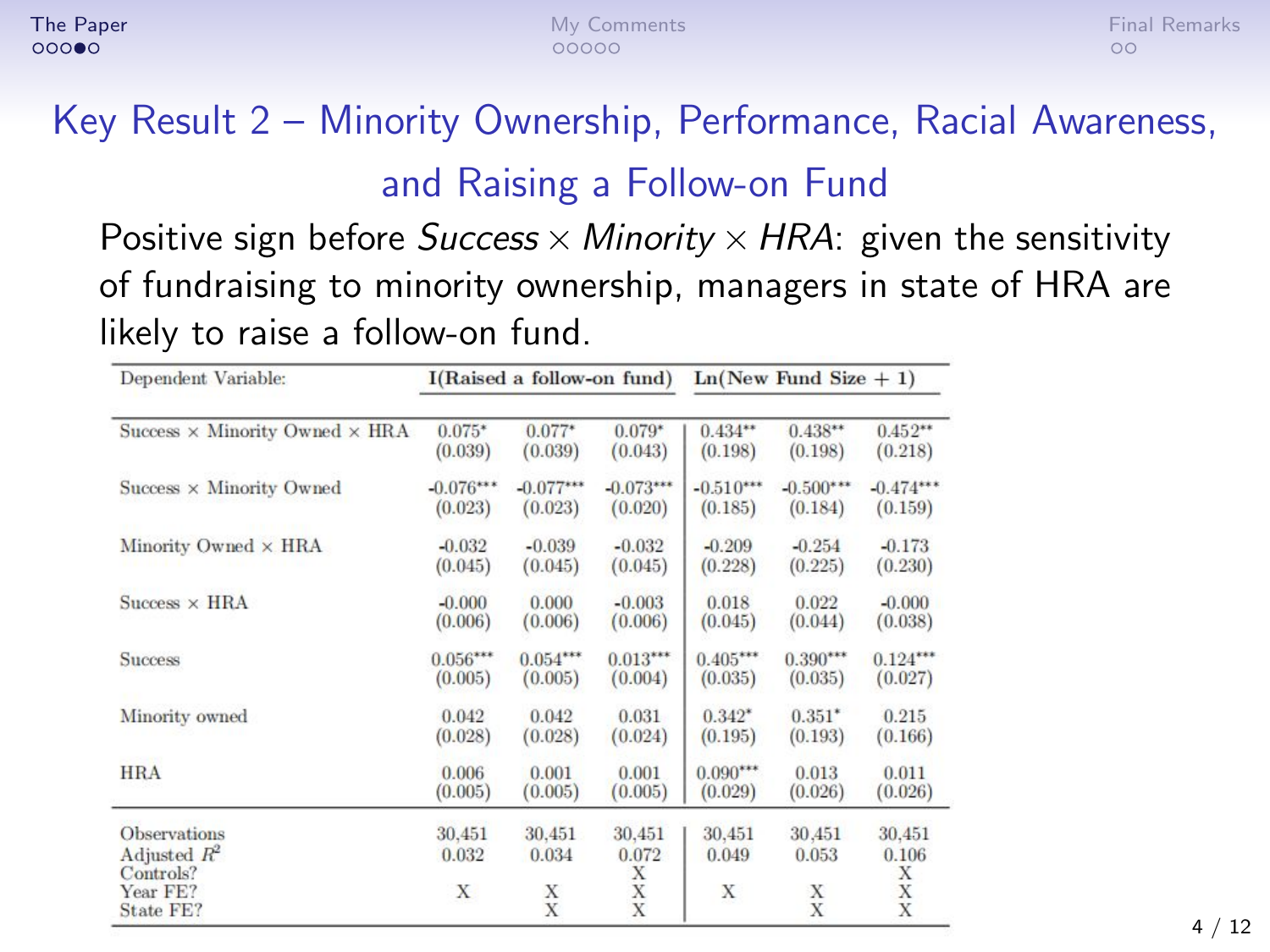### Benchmark Result in the Literature (Kaplan and Schoar (2005))

#### Positive sign before Size: larger funds, higher performance

|                            | Dependent Variable: PME (Public Market Equivalent) |                   |                   |                    |                   |                   |                   |                   |                   |                    |
|----------------------------|----------------------------------------------------|-------------------|-------------------|--------------------|-------------------|-------------------|-------------------|-------------------|-------------------|--------------------|
|                            |                                                    |                   |                   | <b>Full Sample</b> |                   |                   |                   | VC Only           |                   | <b>Buyout Only</b> |
| log(Size)                  | 0.08<br>(0.03)                                     | 0.53<br>(0.11)    |                   | 0.09<br>(0.03)     | $-0.14$<br>(0.06) | 0.30<br>(0.20)    | 0.46<br>(0.17)    | $-0.14$<br>(0.08) | 0.08<br>(0.06)    | $-0.11$<br>(0.21)  |
| $log(Size)^2$              |                                                    | $-0.05$<br>(0.01) |                   |                    |                   | $-0.05$<br>(0.03) | $-0.04$<br>(0.02) |                   | $-0.01$<br>(0.10) |                    |
| log(Sequence)              | 0.14<br>(0.06)                                     | 0.03<br>(0.01)    | 0.16<br>(0.08)    |                    | $-0.37$<br>(0.25) | $-0.43$<br>(0.28) | 0.02<br>(0.18)    | $-0.18$<br>(0.32) | 0.19<br>(0.20)    | $-0.26$<br>(0.39)  |
| log(Sequence) <sup>2</sup> |                                                    | 0.07<br>(0.09)    |                   |                    |                   | 0.07<br>(0.12)    | 0.09<br>(0.11)    |                   | $-0.06$<br>(0.11) |                    |
| <b>First Dummy</b>         |                                                    |                   |                   | $-0.10$<br>(0.04)  |                   |                   |                   |                   |                   |                    |
| Size Spline 1              |                                                    |                   | 0.10<br>(0.07)    |                    |                   |                   |                   |                   |                   |                    |
| Size Spline 2              |                                                    |                   | 0.36<br>(0.17)    |                    |                   |                   |                   |                   |                   |                    |
| Size Spline 3              |                                                    |                   | 0.19<br>(0.15)    |                    |                   |                   |                   |                   |                   |                    |
| <b>Size Spline 4</b>       |                                                    |                   | $-0.19$<br>(0.07) |                    |                   |                   |                   |                   |                   |                    |
| <b>VC Dummy</b>            | 0.24<br>(0.09)                                     | 0.20<br>(0.09)    | 0.28<br>(0.09)    | 0.05<br>(0.24)     | 0.03<br>(0.23)    |                   |                   |                   |                   |                    |
| Firm F.E.                  | N <sub>o</sub>                                     | No                | No                | No                 | Yes               | Yes               | No                | Yes               | No                | Yes                |
| Year F.E.                  | Yes                                                | Yes               | Yes               | Yes                | Yes               | Yes               | Yes               | Yes               | Yes               | Yes                |
| Adjusted $R^2$             | 0.17                                               | 0.18              | 0.19              | 0.18               | 0.29              | 0.30              | 0.25              | 0.16              | 0.13              | 0.01               |
| No. of Observations        | 746                                                | 746               | 746               | 746                | 398               | 398               | 577               | 577               | 169               | 169                |

Tons of similar results in mutual funds...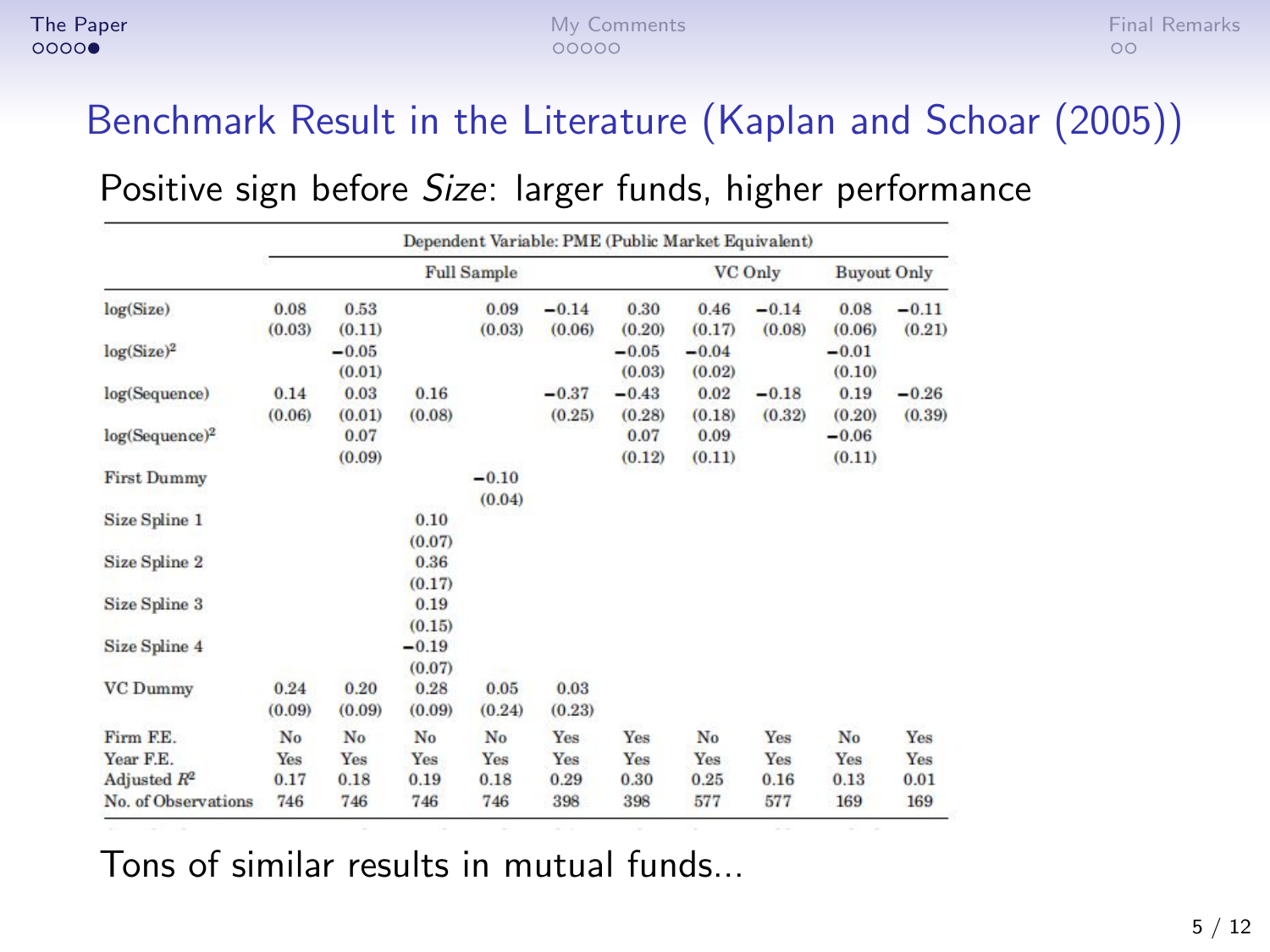<span id="page-6-0"></span>

# Road Map

#### [The Paper](#page-1-0)

[My Comments](#page-6-0)

[Final Remarks](#page-11-0)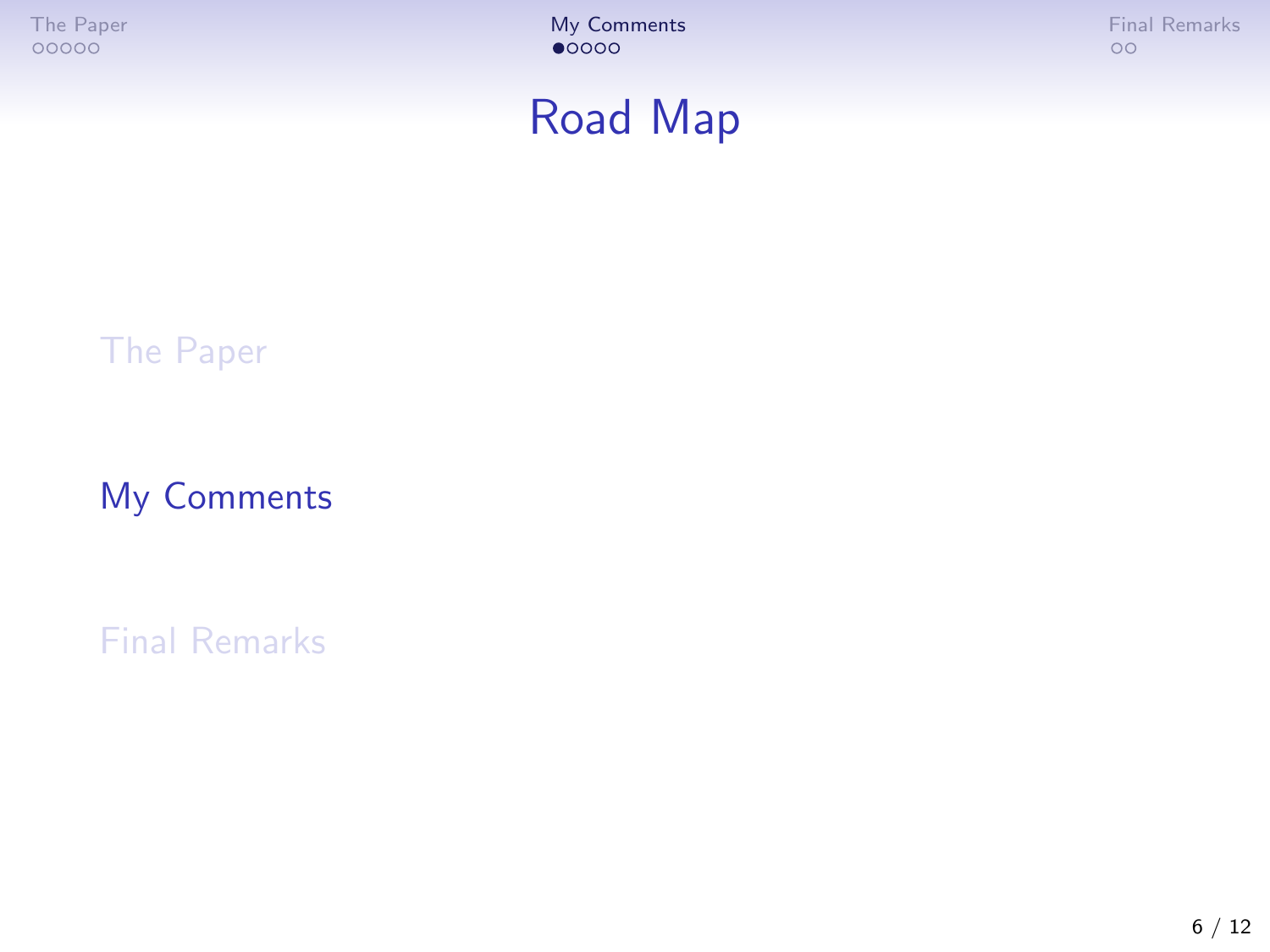## Comment 1 – Channels

- High racial awareness, high fund flow sensitivity to performance  $\Rightarrow$  Racial barriers? Discrimination?
	- (In the paper) "LP behavior changes around periods of high racial awareness."
	- Alternative channel to discrimination Window dressing

**Suggestions** 

- Persistence and long-run effect?
- Political influence?
- The effect is driven by low-return or high-return funds?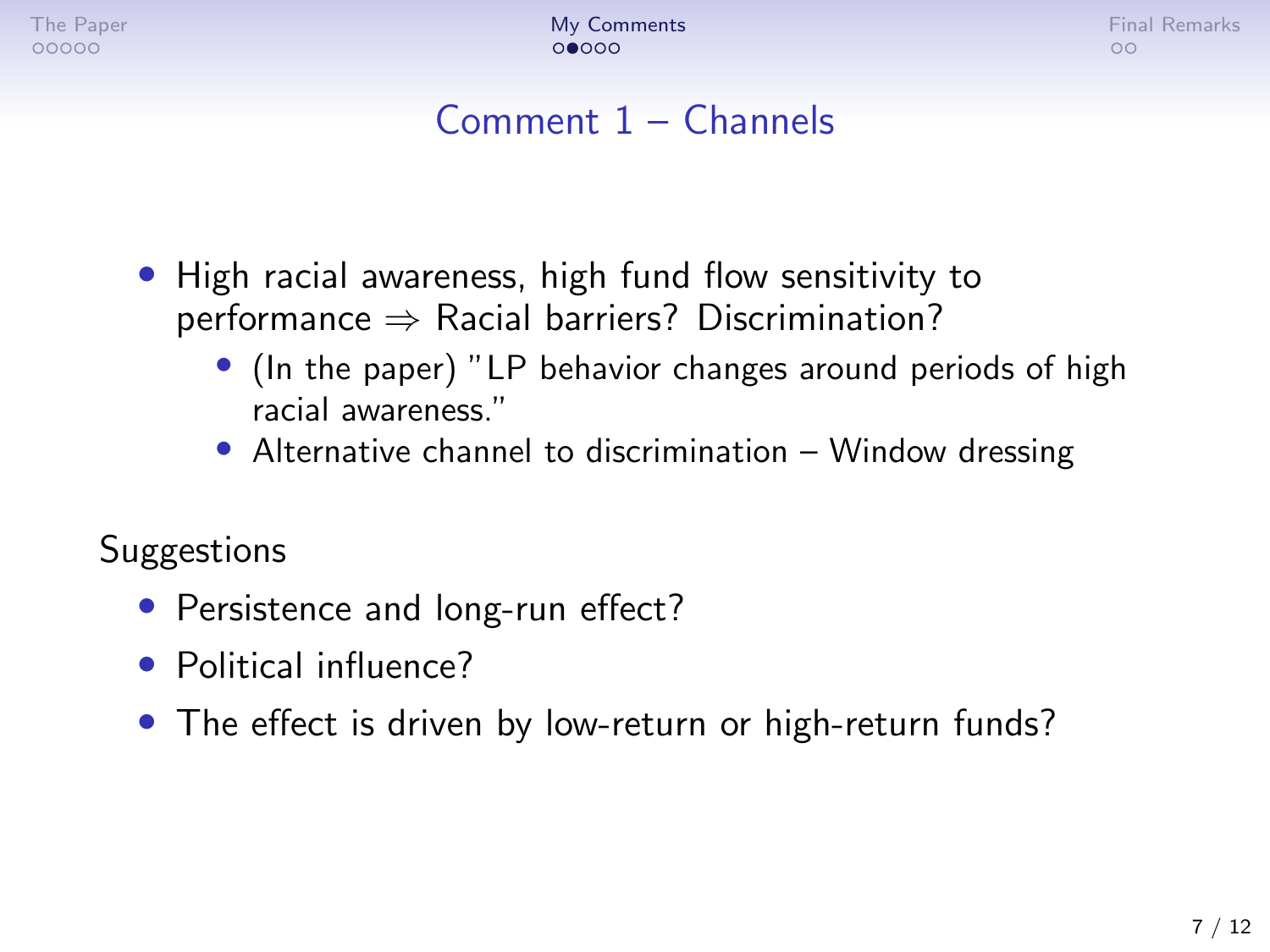## Comment 2 – Direct Test/Control the Supply-Side

- Minority-owned funds invest in regions/startup owned by minority
- Control for manager skills
- Change of managers?
- Whether the investors see the manager? (manager race?)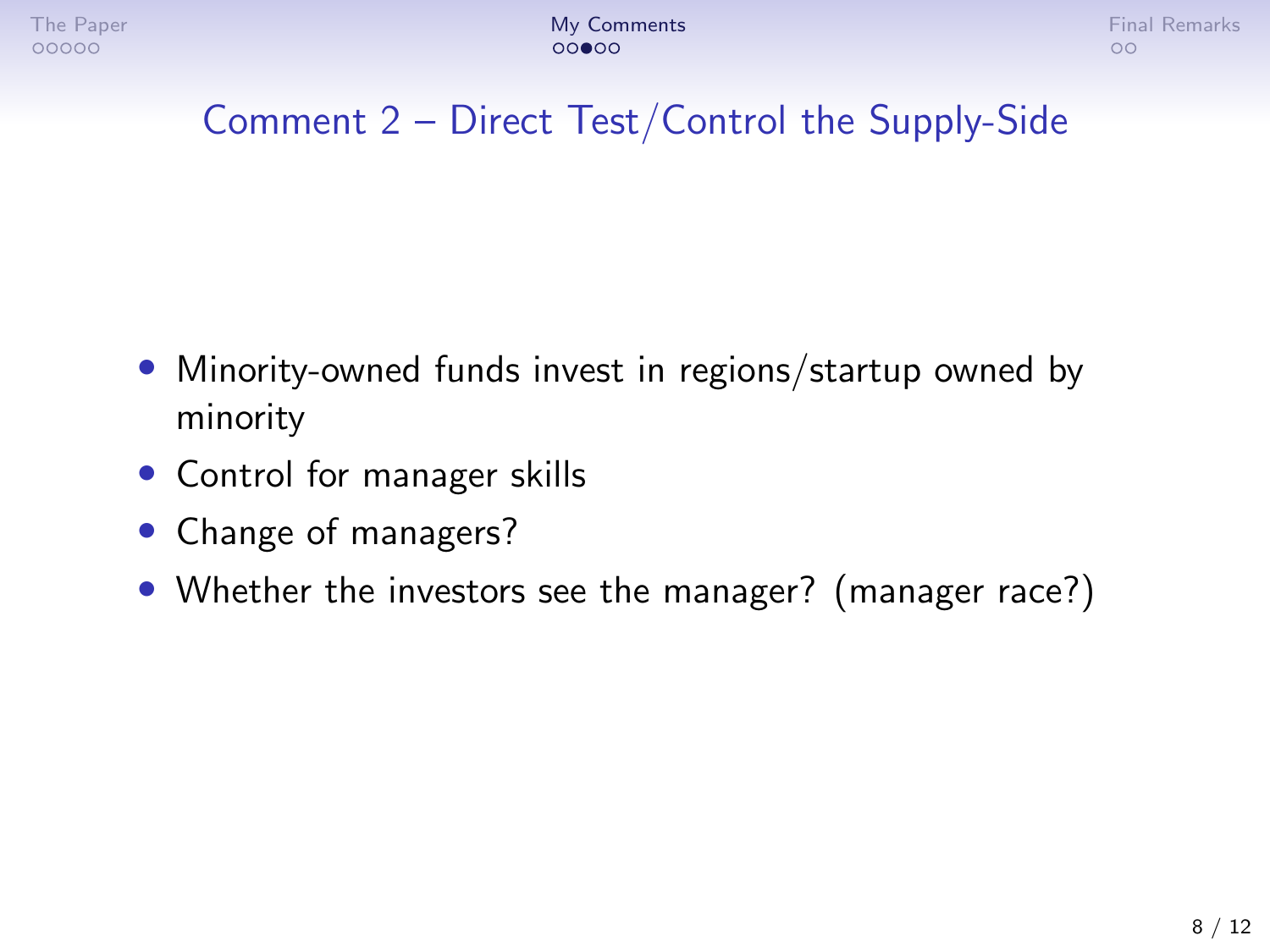### Comment 2 – Direct Test/Control the Supply-Side

#### The authors is doing something,...

| Dependent Variable:<br>Minority owned | <b>Deal TVPI</b>       |                        |                        |                     |                  |                     |                         |                        |                        |  |
|---------------------------------------|------------------------|------------------------|------------------------|---------------------|------------------|---------------------|-------------------------|------------------------|------------------------|--|
|                                       | <b>All Deals</b>       |                        |                        | <b>Exited Deals</b> |                  |                     | <b>Non-Exited Deals</b> |                        |                        |  |
|                                       | $-0.371***$<br>(0.083) | $-0.366***$<br>(0.085) | $-0.460***$<br>(0.098) | 0.027<br>(0.290)    | 0.155<br>(0.315) | $-0.154$<br>(0.311) | $-0.543***$<br>(0.189)  | $-0.588***$<br>(0.166) | $-0.562***$<br>(0.110) |  |
| <b>Observations</b>                   | 22,059                 | 22,059                 | 20.954                 | 10,815              | 10.815           | 10.576              | 11.244                  | 11.244                 | 10.378                 |  |
| Adjusted $R^2$                        | 0.015                  | 0.018                  | 0.021                  | 0.006               | 0.015            | 0.028               | 0.031                   | 0.035                  | 0.033                  |  |
| Controls?                             |                        |                        | X                      |                     |                  | X                   |                         |                        | Х                      |  |
| Deal Year FE?                         | X                      | X                      | X                      | X                   | X                | X                   | X                       | X                      | X                      |  |
| Group State FE?                       |                        | X                      | X                      |                     | X                | X                   |                         | X                      | X                      |  |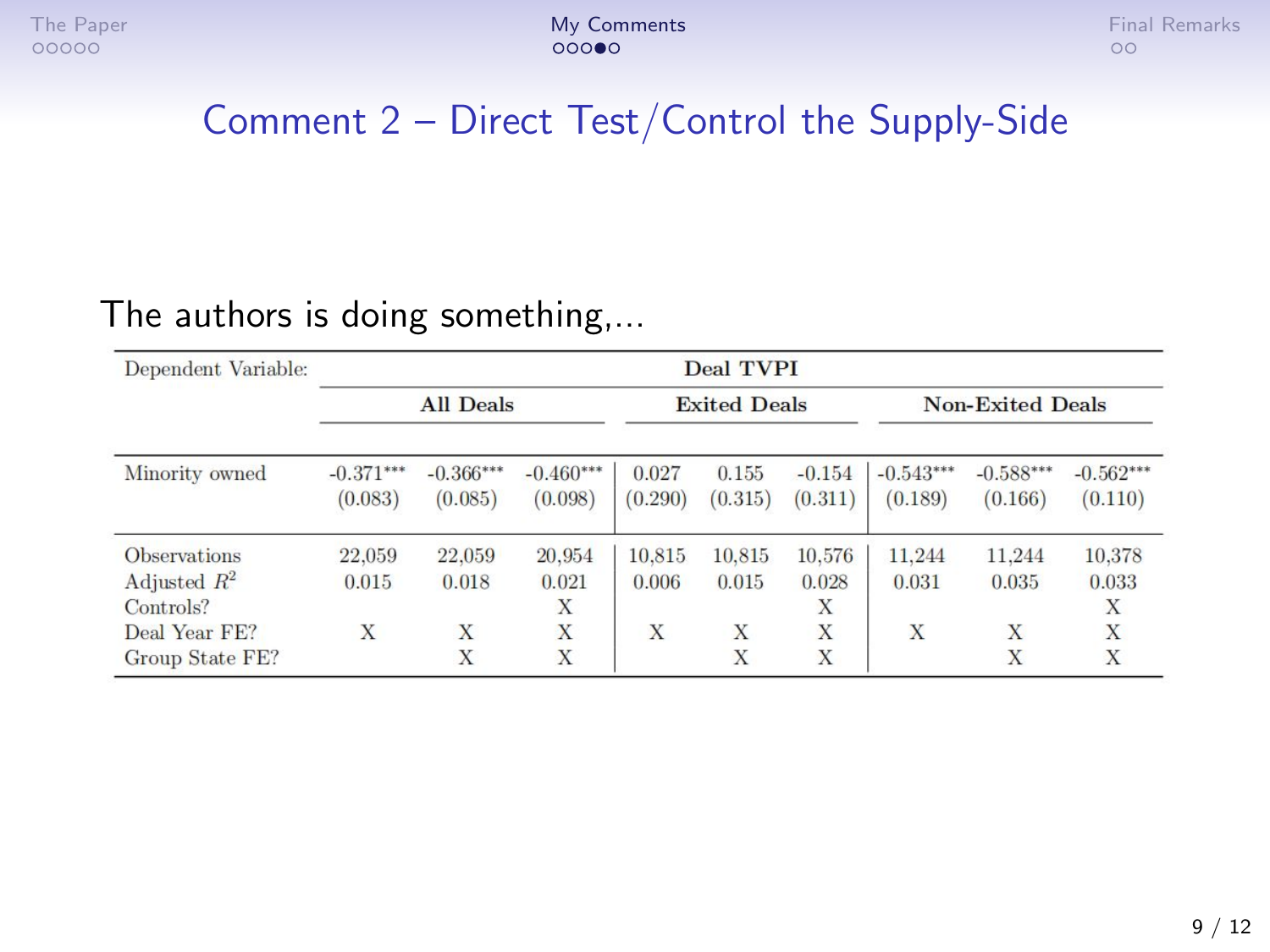## Comment 3 – Refinement of the HRA and the Tests

Very interesting shock!

- Weigth over the importance of the news source?
- HRA: an indicator that equals to one in which this measure is above the median – percentile rank?
- Control for other things (e.g. economic conditions, total news) in the state $\times$ year unit.
- Placebo tests
- (Pre-trend) Without the increase of racial awareness, what would happen?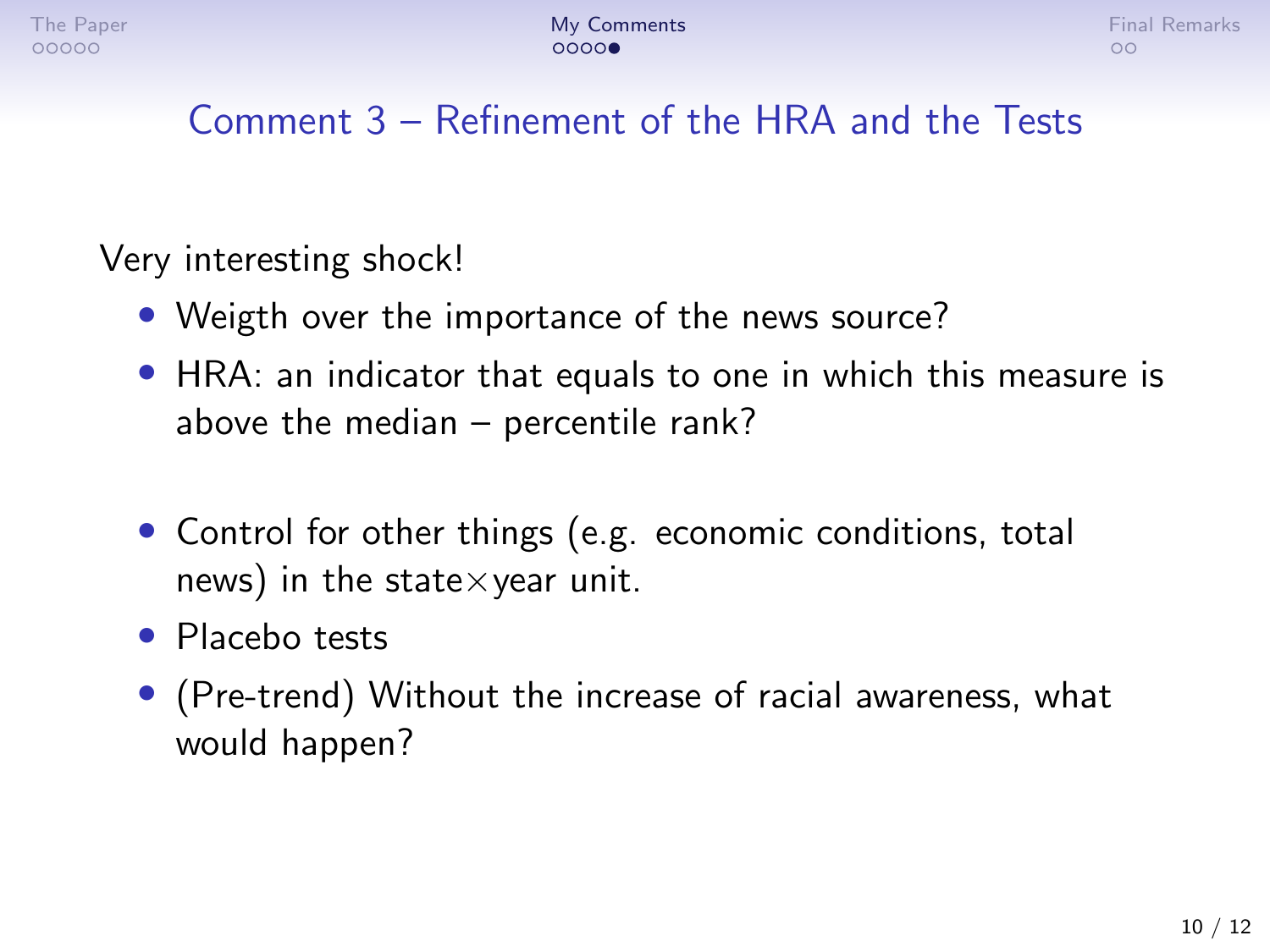<span id="page-11-0"></span>

# Road Map

#### [The Paper](#page-1-0)

[My Comments](#page-6-0)

[Final Remarks](#page-11-0)